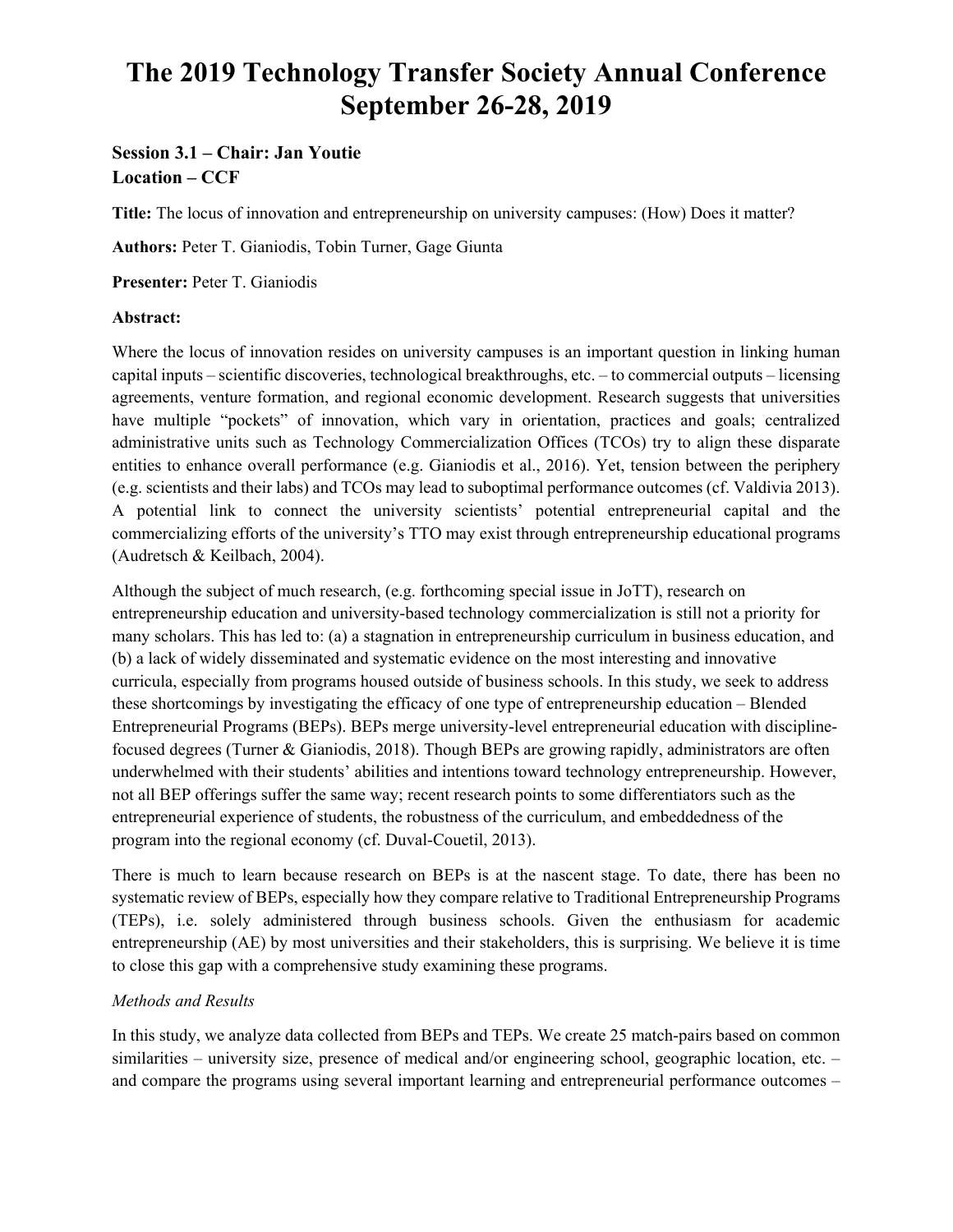depth of curriculum, robustness of student opportunities, new ventures formed, technologies licensed, etc. We employ both primary (e.g. via structured interviews) and secondary data.

Preliminary findings show strengths and weaknesses in each type of program. For example, BEPs are better at leveraging specialized knowledge to connect innovation to entrepreneurship; whereas TEPs better train would-be entrepreneurs on adaptability skills (i.e. "pivoting"), which enhances the likelihood of launching a venture and for its subsequent survivability. Findings will provide guidance to policy makers and university administrators; the message – to enhance innovation and entrepreneurial outcomes requires a balance between domain-specific and generalist knowledge.

**Title:** Entrepreneurship education and firm formation

**Authors:** Shiri M. Breznitz, Qiantao Zhang

**Presenter:** Shiri M. Breznitz

#### **Abstract:**

Because they recognize the growing interest among students in entrepreneurship, universities have developed a continuum of support activities, such as entrepreneurship education, incubators, and, more recently, accelerators (Wright et al., 2017). Entrepreneurship education, as Gibb (2002) defines, is offered to prepare not only an entrepreneurial person who may become self-employed and an owner of an enterprise but also a person who is able to pursue entrepreneurship and innovation as an employee and/or a person who exhibits enterprising behavior. The content of entrepreneurship education could vary among institutions but is largely focused on new venture creation, covering topics such as writing business plans, networking with customers, and financing entrepreneurial ventures. Many studies show that entrepreneurship education programs contribute to the development of entrepreneurial intentions among students (Fayolle et al., 2006). The entrepreneurial ecosystem (EE) literature, which has attracted attention from both academics and policy makers in the past few years, offers new insights on how to understand the factors that underlie the success of entrepreneurship (Mason and Brown, 2014; Spigel, 2017; World Economic Forum, 2013). Stam and Spigel (2016, p. 1) define EE as "a set of interdependent actors and factors coordinated in such a way that they enable productive entrepreneurship within a particular territory." Despite the increasing significance of this literature, only a handful of studies focus on student start-ups from an EE perspective. Because of the absence of a framework for understanding the ecosystem required to enable students to launch successful start-ups, Wright et al. (2017) identify the relevant elements that facilitate student entrepreneurship, including the university's internal and external context, support mechanisms for student entrepreneurship, and student entrepreneurs themselves. In their case study on the University of Chicago, Miller and Acs (2017) employ Frederick Jackson Turner's frontier theory to construct a framework for understanding the campus as an entrepreneurship ecosystem. The campus entrepreneurial ecosystem is said to possess the characteristics of Turner's frontier: available assets, liberty, and diversity, while creating opportunity and fostering entrepreneurship (Miller and Acs, 2017; Turner, 1894). Yet research that expands empirical evidence on this topic is absent, a gap that the current study aims to fill. Adopting the EE framework, this paper focuses on the growth of student start-ups, especially those that participate in university accelerators. It employs insights from three research streams: the growth of new ventures, the operation of university accelerators, and the entrepreneurial ecosystem. This paper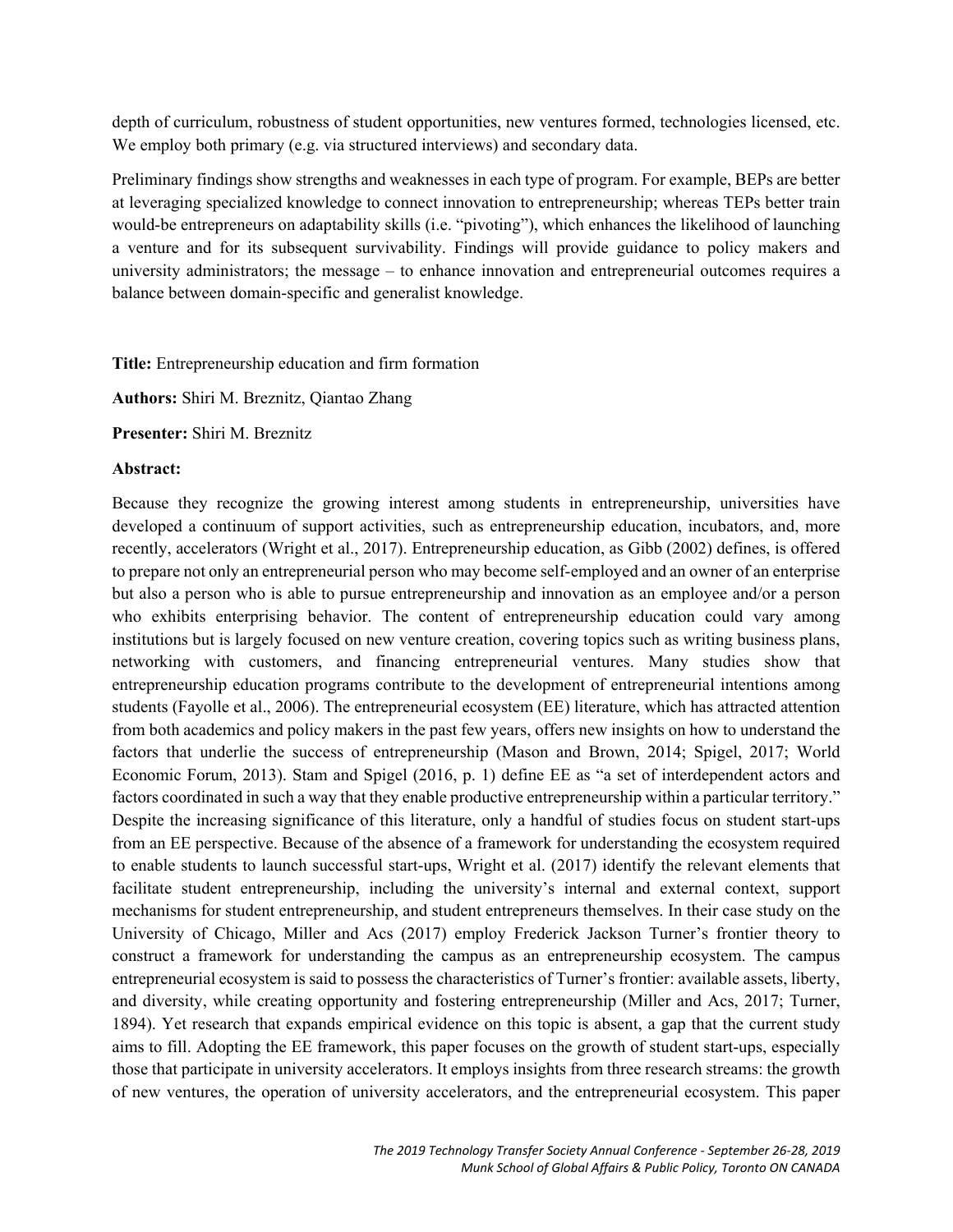analyzes the University of Toronto (U of T), one of Canada's top research-intensive universities. Specifically, we examine whether U of T entrepreneurship education and service (incubators, accelerators, etc) foster entrepreneurship (via the establishment of firms) as a result of their participation in any of the university's entrepreneurship programs.

**Title:** Entrepreneurship education in Canadian HE: Progression of an academic movement

**Authors:** Donna Heslin, Creso Sá

#### **Presenter:** Donna Heslin

## **Abstract:**

In recent decades it has been recognized that Canada is facing an "innovation gap" relative to our international peers. This gap is largely attributed to economic, political, and cultural factors. As a result of this diagnosis, federal and provincial governments in Canada have provided support for the development of entrepreneurship in higher education as a means to promote innovation and generate employment.

As provincial governments have reacted differently to these efforts, this paper provides a quantitative review of the universities across Canada to assess the embeddedness of curricular and co-curricular entrepreneurship programs within institutions and provides comparisons between provinces. This study further assesses the trends in entrepreneurship education that have developed in relation to institutional type (medical/doctoral, comprehensive, primarily undergraduate). As medical/doctoral and comprehensive institutions are generally better resourced, larger in size, and tend to have a stronger research focus, we look at how these factors have impacted the delivery and pervasiveness of entrepreneurship education within institutions.

This study has important implications for the design of policy tied post-secondary entrepreneurship as it highlights where funding has effectively supported the growth and embeddedness of entrepreneurship within universities and where there are opportunities for modification.

**Title:** Graduate start-ups in the regional contexts: Territorial dynamics for anchoring talent

**Authors:** Fumi Kitagawa, Chiara Marzocchi, Mabel Sanchez-Barrioluengo, Elvira Uyarra

**Presenter:** Chiara Marzocchi

#### **Abstract:**

The role higher education institutions (HEIs) play in developing regional and national entrepreneurial environments has long captured the attention of both policy makers and scholars. However, graduate startups still are an understudied vehicle of HEIs' impact and entrepreneurial transformation, in particular, compared to the depth of attention devoted to other entrepreneurial outputs such as patents or academic spin-offs.

By looking at regions and HEIs in England in the UK, this paper aims to fill this gap by focusing on the relationship between graduates' entrepreneurial outcomes and policy impacts in diverse geographical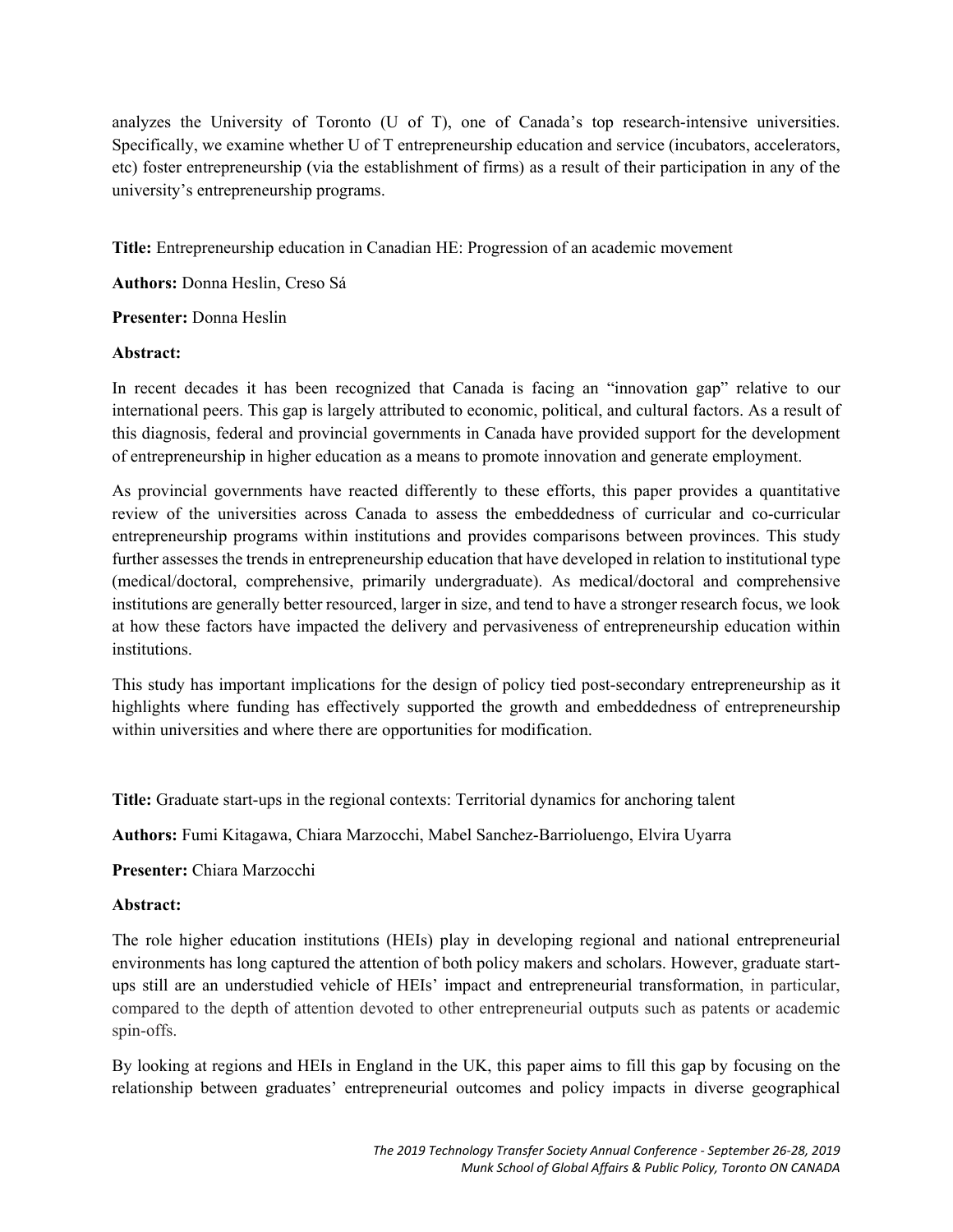contexts. Graduate start-ups can be seen as HEIs' vehicle to anchor talent to regions by retaining entrepreneurial graduates. As such, graduate entrepreneurship is relevant not just for its role in promoting new business ventures, but also as a mechanism to channel place-based needs via the interaction between the HEIs' teaching, research and 'third-mission' agendas, and the surrounding policy environments.

This diversity of institutional and local contexts are illustrated by concepts such as 'university-based entrepreneurial ecosystems' and 'campus entrepreneurial ecosystems', that portray graduates belonging to an ecosystem with the university exerting their own influence on the chances of graduate's venture creation. At the same time, universities' entrepreneurial activities are shaped by their surrounding local conditions and national and sub-national policy environments. Existing analyses of the university-based entrepreneurial ecosystems framework are often based on single cases of good practices embedded in a particular historical and social environment, whilst diverse territorial and policy contexts and their interactions tend to be understudied.

Demands for entrepreneurship education have expanded globally over the last two decades partly driven by policy expectations, promoting the 'state-sponsored' student entrepreneurs. Particularly, in 'less favoured' regions, graduate start-ups are promoted as an alternative to graduate jobs. Drawing on literature on university academic spin-offs creation, we know 'entrepreneurial signaling effects' of universities in less-favoured regions. Differences are noted between different types of universities. A possible Matthew Effect in academic spin-offs creation is noted across the research universities gaining further advantage against other less research oriented HEIs. For graduate start-ups, not only research but also teaching attributes affect HEIs' entrepreneurial capacities and outcomes.

In the light of these, and drawing from data including the Higher Education Business Community Interaction Survey (HEBCI) and the Destinations of Leavers from Higher Education (DLHE) survey, we investigate place-based factors that affect retention of graduate entrepreneurs in a region, in relation to the university's organisational attributes (i.e. teaching or research). We focus on graduate start-ups as the businesses created by students who studied at a university in the region, analysing universities' attributes and their diverse local/regional environments. Our findings point to a large heterogeneity in graduate entrepreneurship in terms of both regional and organisational factors. The paper concludes by identifying territorial dynamics and possible intended and unintended policy consequences that affect graduate entrepreneurship activities across diverse regional and organisational contexts.

**Title:** Research opportunities considering student entrepreneurship in university eco-systems

**Authors:** Simon Mosey, Paul Kirkham

**Presenter:** Simon Mosey

#### **Abstract:**

Universities globally are increasing their support for student entrepreneurship through curricular and extracurricular programmes. Within the curriculum there is a shift towards experiential education as students work on contemporary industrial and societal challenges in the classroom. This is complemented by extracurricular activities where students and alumni are encouraged to address such challenges through venture creation. University support for student entrepreneurship is diverse and far reaching and includes